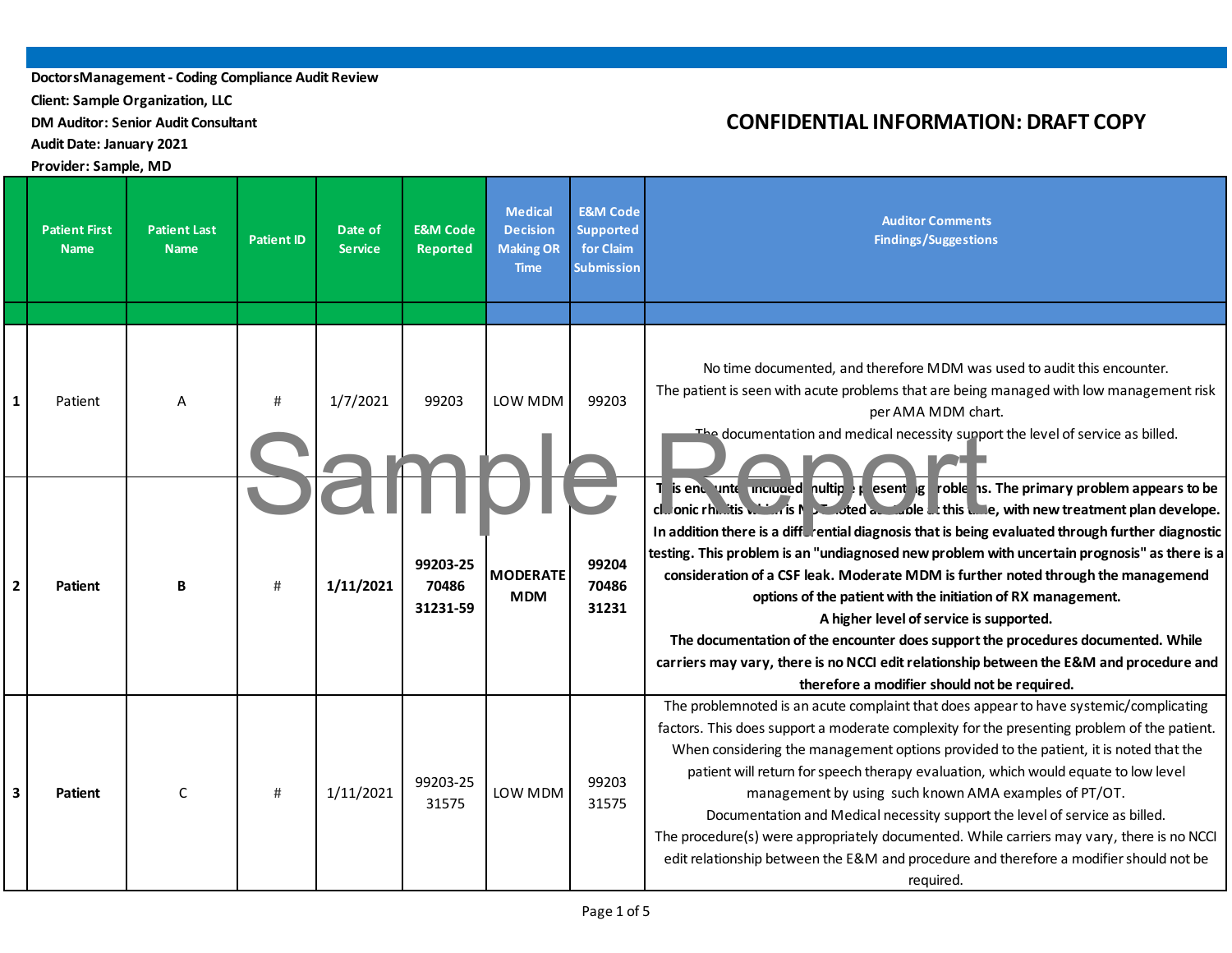**Client: Sample Organization, LLC**

**DM Auditor: Senior Audit Consultant**

**AuditDate: January 2021**

**Provider: Sample, MD**

|   | <b>Patient First</b><br><b>Name</b> | <b>Patient Last</b><br><b>Name</b> | <b>Patient ID</b> | Date of<br><b>Service</b> | <b>E&amp;M Code</b><br><b>Reported</b> | <b>Medical</b><br><b>Decision</b><br><b>Making OR</b><br><b>Time</b> | <b>E&amp;M Code</b><br><b>Supported</b><br>for Claim<br><b>Submission</b> | <b>Auditor Comments</b><br><b>Findings/Suggestions</b>                                                                                                                                                                                                                                                                                                                                                                                                                                                                                                                                                                                                                                                                                                               |
|---|-------------------------------------|------------------------------------|-------------------|---------------------------|----------------------------------------|----------------------------------------------------------------------|---------------------------------------------------------------------------|----------------------------------------------------------------------------------------------------------------------------------------------------------------------------------------------------------------------------------------------------------------------------------------------------------------------------------------------------------------------------------------------------------------------------------------------------------------------------------------------------------------------------------------------------------------------------------------------------------------------------------------------------------------------------------------------------------------------------------------------------------------------|
| 4 | <b>Patient</b>                      | D                                  | #                 | 1/11/2021                 | 99204-25<br>87880                      | MODERATE<br><b>MDM</b>                                               | 99204<br>87880                                                            | The documentation does indicate the patient has an acute problem that has<br>systemic/complicating factors to support moderate presenting problem risk. The<br>management options of the patient to include RX management also support the moderate<br>level of risk.<br>Documentation and medical necessity support the level of service as billed.<br>The procedure(s) were appropriately documented. While carriers may vary, there is no NCCI<br>edit relationship between the E&M and procedure and therefore a modifier should not be<br>required. $\Box$                                                                                                                                                                                                      |
| 5 | <b>Patient</b>                      | E                                  | #                 | 1/4/2021                  | 99204-25<br>31231                      | MODERATE<br><b>MDM</b>                                               | 99204<br>31231                                                            | The chonic niniulis is restained so curricult exact roated, although the provider clearly<br>dis usses igns symptom when ex cerba or occur. However, the problem is also discussed<br>in consideration of the process of the consider $\mu$ best and therefore and therefore,<br>considering the presenting problem as acute to the provider today due to new initial patient<br>visit, with complicating factors, moderate risk is supported. The management options is also<br>supported at moderate risk with RX management.<br>The documentation and medical necessity support the level of service as billed.<br>While carriers may vary, there is no NCCI edit relationship between the E&M and procedure<br>and therefore a modifier should not be required.  |
| 6 | <b>Patient</b>                      | F                                  | #                 | 1/5/2021                  | 99204-25<br>42650                      | MODERATE<br><b>MDM</b>                                               | 99204<br>42650                                                            | The documentation of the presenting problem does note an undiagnosed new problem with<br>uncertain prognosis, as another CT was ordered to rule out malignancy demonstrating<br>moderate complexity. The management options of the patient did include RX management<br>with continuation of the antibiotics and medrol dose pack.<br>The documentation and medical necessity support the level of service billed.<br>The procedure did not include a "procedure note" and while allowed during the audit, it<br>should be noted that this would be more thoroughly documented through the a procedure<br>note.<br>While carriers may vary, there is no NCCI edit relationship between the E&M and procedure<br>and therefore a modifier should not not be required. |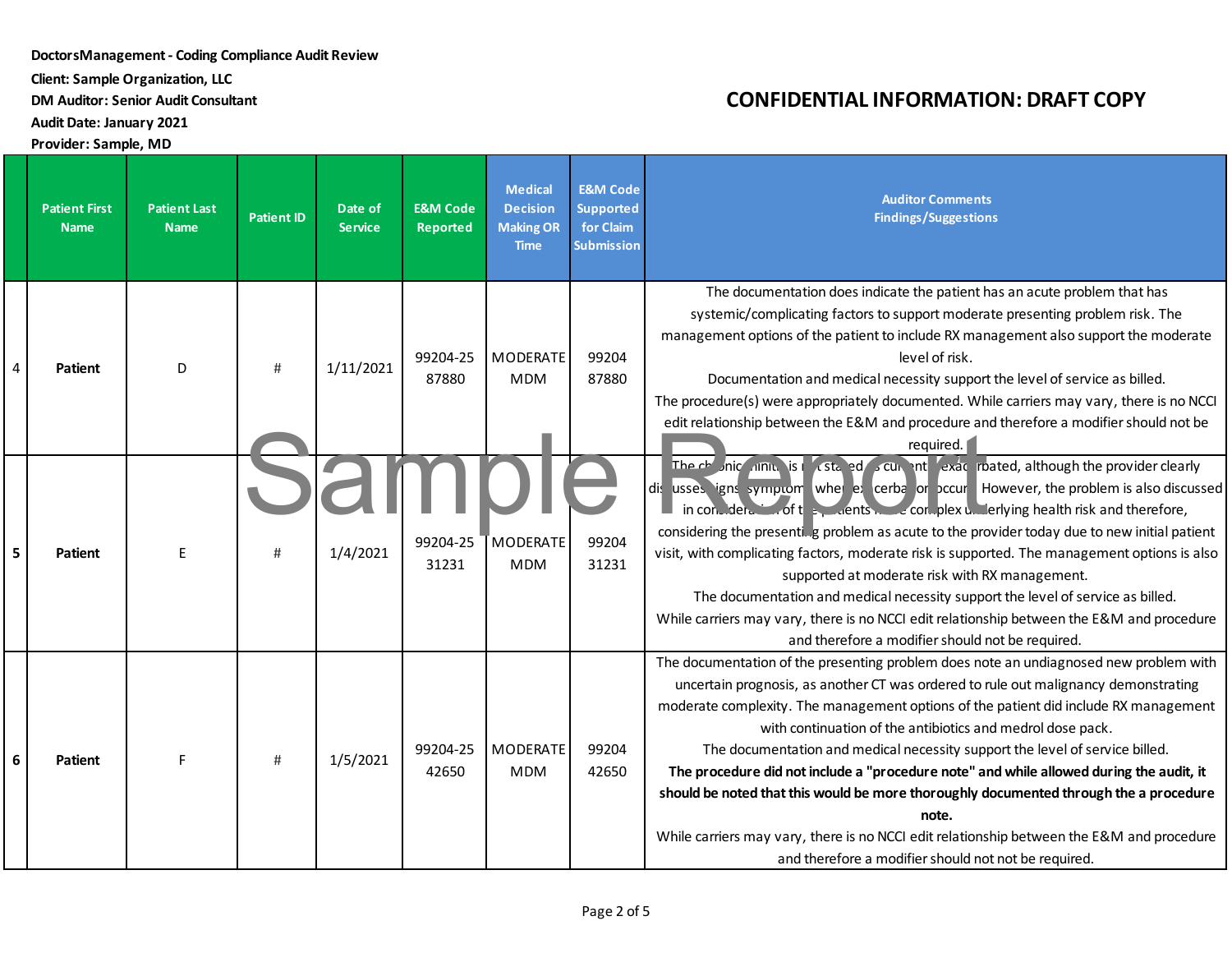**Client: Sample Organization, LLC**

**DM Auditor: Senior Audit Consultant**

**AuditDate: January 2021**

**Provider: Sample, MD**

|                         | <b>Patient First</b><br><b>Name</b> | <b>Patient Last</b><br><b>Name</b> | <b>Patient ID</b> | Date of<br><b>Service</b> | <b>E&amp;M Code</b><br><b>Reported</b> | <b>Medical</b><br><b>Decision</b><br><b>Making OR</b><br><b>Time</b> | <b>E&amp;M Code</b><br><b>Supported</b><br>for Claim<br><b>Submission</b> | <b>Auditor Comments</b><br><b>Findings/Suggestions</b>                                                                                                                                                                                                                                                                                                                                                                                                                                                                                                  |
|-------------------------|-------------------------------------|------------------------------------|-------------------|---------------------------|----------------------------------------|----------------------------------------------------------------------|---------------------------------------------------------------------------|---------------------------------------------------------------------------------------------------------------------------------------------------------------------------------------------------------------------------------------------------------------------------------------------------------------------------------------------------------------------------------------------------------------------------------------------------------------------------------------------------------------------------------------------------------|
| $\overline{\mathbf{z}}$ | Patient                             | G                                  | #                 | 1/6/2021                  | 99204-25<br>70486<br>31231-59          | MODERATE<br><b>MDM</b>                                               | 99204<br>70486<br>31231                                                   | The documentation of this encounter includes acute and chronic problems that both represent<br>moderate level of presenting problem complexity. The providers has made the decision for<br>surgical intervention for these issues, and therefore the management options also support<br>moderate level complexity.<br>The documentation and medical necessity support the levels of service as billed.<br>While carriers may vary, there is no NCCI edit relationship between the E&M and procedure<br>and therefore a modifier should not be required. |
| 8                       | <b>Patient</b>                      | H                                  |                   |                           | $212$ 5                                | MII ML                                                               | 9921 -25<br>$G0^{\circ}58$                                                | Documentation and medical necessity spport the services as billed.<br>he end unter did to dirty site of the certified which led to removal and therefore not<br>cons le din t $\frac{1}{2}$ E kM le el of service.<br>The patient secondary dispossible and stable with minimal medical interevention and<br>there fore supportive of the level of service as billed.                                                                                                                                                                                   |
| 9                       | Patient                             |                                    | #                 | 1/4/2021                  | 99212                                  | <b>MINIMAL</b><br><b>MDM</b>                                         | <b>NONE</b>                                                               | The patient presented for COVID testing only for travel. Documentation states the patient<br>has no symptoms or exposure and therefore the medical necessity of the encounter is<br>mitigated. appropriate.                                                                                                                                                                                                                                                                                                                                             |
| 10                      | Patient                             |                                    | #                 | 1/4/2021                  | 99213-25<br>92567<br>92557<br>G0268    | LOW MDM                                                              | <b>NONE</b>                                                               | It appears that the documentation of the encounter was not completed.                                                                                                                                                                                                                                                                                                                                                                                                                                                                                   |
| 11                      | Patient                             |                                    | #                 | 1/6/2021                  | 99213-25<br>31575                      | LOW MDM                                                              | 99213-25<br>31575                                                         | The presenting problem of the patient notes a chronic problem noted as stable and being<br>managed with OTC medications. This does support a low level of MDM and therefore the LOS<br>reported is supported.<br>The provider did include information regarding a problem being managed by another<br>provider, but there is not documentation of the consideration of this complicating or<br>compromising other treatment of the patient today.                                                                                                       |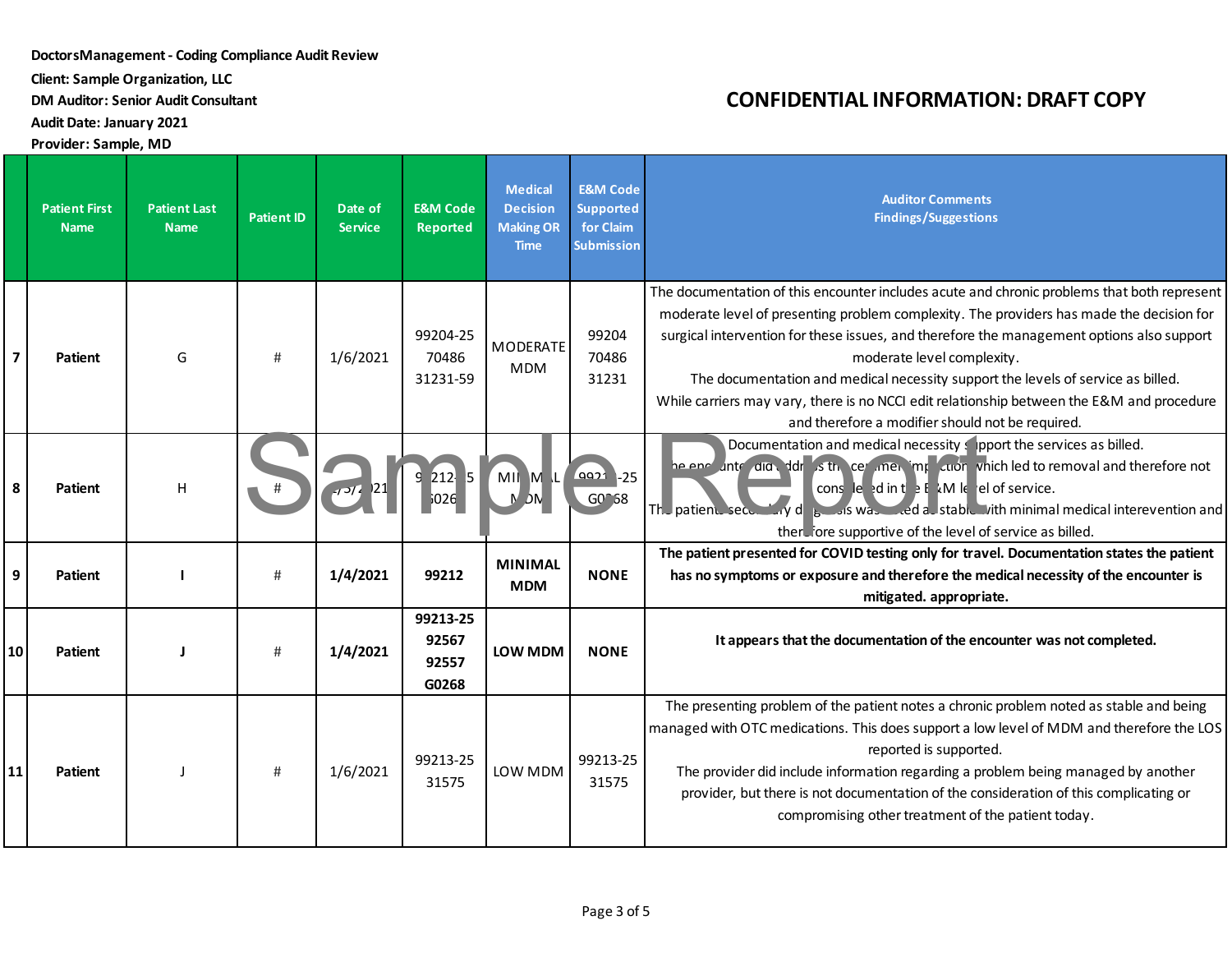**Client: Sample Organization, LLC**

**DM Auditor: Senior Audit Consultant**

**AuditDate: January 2021**

**Provider: Sample, MD**

|    | <b>Patient First</b><br><b>Name</b> | <b>Patient Last</b><br><b>Name</b> | <b>Patient ID</b> | Date of<br><b>Service</b> | <b>E&amp;M Code</b><br>Reported        | <b>Medical</b><br><b>Decision</b><br><b>Making OR</b><br><b>Time</b> | <b>E&amp;M Code</b><br><b>Supported</b><br>for Claim<br><b>Submission</b> | <b>Auditor Comments</b><br><b>Findings/Suggestions</b>                                                                                                                                                                                                                                                                                                                                                                                                                                                                                      |
|----|-------------------------------------|------------------------------------|-------------------|---------------------------|----------------------------------------|----------------------------------------------------------------------|---------------------------------------------------------------------------|---------------------------------------------------------------------------------------------------------------------------------------------------------------------------------------------------------------------------------------------------------------------------------------------------------------------------------------------------------------------------------------------------------------------------------------------------------------------------------------------------------------------------------------------|
| 12 | Patient                             |                                    | #                 | 1/11/2021                 | 99214-25<br>31231                      | MODERATE<br><b>MDM</b>                                               | 99214-25<br>31231                                                         | The chronic problem is exacerbated and the decision for surgery is made both supporting a<br>moderate level MDM. It is noted that the provider did a good job at documenting data review<br>and order of CT imaging and discussion with other providers on behalf of the patient. This<br>patient is complex supporting a moderate level complexity as documented.                                                                                                                                                                          |
| 13 | <b>Patient</b>                      | M                                  |                   |                           | 09214-25<br>256<br>)255                | MO ER TE                                                             | 00214<br>921,7<br>92557                                                   | The documentation of the encounter shows multiple presenting problems managed by the<br>provider with RX management. This supports moderate complexity. Of note, is the data and<br>omplex y documentation which expectly documented not only the ordering of advanced<br>ing <sub>b</sub> is, but the consideration of altern tive adventual imaging and the decision making<br>gal ling it<br>While carriers may vary here is no NCCI edit relationship between the E&M and procedure<br>and therefore a modifier should not be required. |
| 14 | <b>Patient</b>                      | N                                  | #                 | 1/4/2021                  | 99214-25<br>G0268                      | <b>MODERATE</b><br><b>MDM</b>                                        | 99214-25<br>G0268                                                         | The documentation of the encounter includes a chornic problem noted as being exacerbated<br>requiring RX management. While there are other presenting problems and data MDM<br>components, this is enough to support the level of service as billed.                                                                                                                                                                                                                                                                                        |
| 15 | <b>Patient</b>                      | 0                                  | #                 | 1/4/2021                  | 99213-25<br>92567<br>92557             | LOW MDM                                                              | 92567<br>92557                                                            | The documentation of this encounter includes cerumen removal and therefore this presenting<br>problem cannot be considered in the evaluation of the E&M level of service.<br>The documentation intro indicates the patient is here for a pre-planned audiogram today, and<br>the documentation does NOT include any current status of the tinnitus to help support a follow<br>up visit for this purpose.<br>As documented, due to the intro and lack of follow up inclusion, the E&M visit is not<br>supported.                            |
| 16 | Patient                             | P                                  | #                 | 1/12/2021                 | 99215-25<br>96372<br>J1100<br>70486-59 | HIGH MDM                                                             | 99215-25<br>96372<br>J1100<br>70486-59                                    | The documentation of the encounter does a great job of explaining the severe acute<br>exacerbation the patient presented with today at the encounter to support high complexity for<br>the presenting problem. The management of the patient does include decision regarding<br>major surgical intervention and that there is increased respiratory risks for the patient to<br>support high management risk.<br>The documentation and medical necessity support the level of service as documented.                                        |